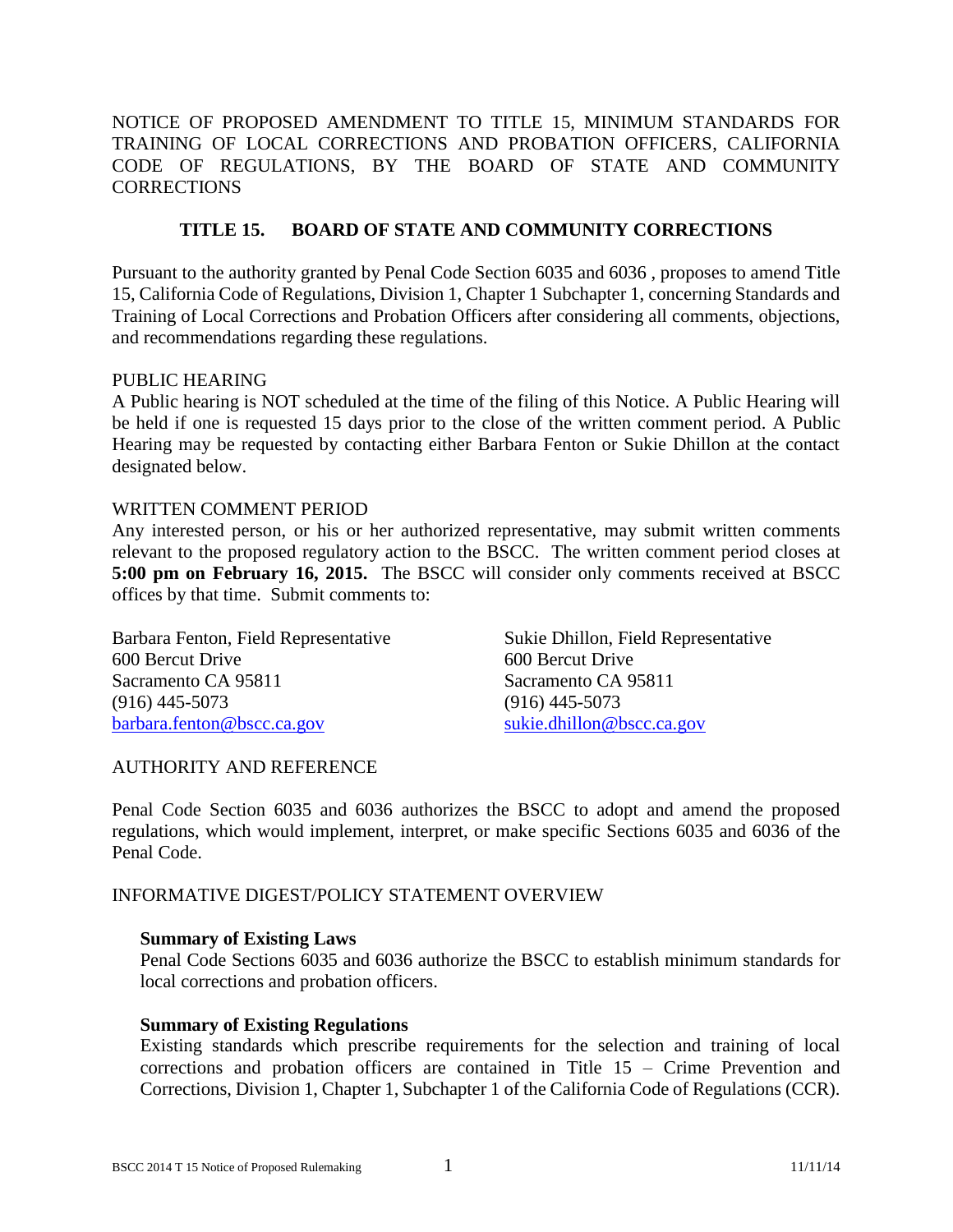## **Summary of Effects**

The proposed action would change the length of validation for a certified course from one year to two years in Section 233, Regular Certification and Revocation, of Title 15, Division 1, Chapter 1, Subchapter 1 CCR.

## **Comparable Federal Statute or Regulations**

There are no comparable federal regulations or statutes.

## **Policy Statement Overview**

The broad objective of the proposed action is to maintain selection and training regulations for local corrections and probation officers in conformance with sound correctional practices.

Proposed revision reflects current best practices in selection and training and are intended to enhance the professionalism of local corrections and probation officers throughout the state. Specific benefits include clear and detailed regulation that will provide local administrators with guidance to raise the level of competence of local corrections and probation officers. Proposed revisions will continue to provide improvements to local corrections systems, ultimately ensuring the public's health and safety.

During the process of developing these regulations and amendments, BSCC has conducted a search of any similar regulations on this topic and has concluded that these regulations are neither inconsistent nor incompatible with existing state regulations.

## DISCLOSURES REGARDING THE PROPOSED ACTION

*The BSCC has made the following initial determinations:*

Mandate on local agencies and school districts*:* None.

Cost or savings to any state agency: None

Cost to any local agency or school district which must be reimbursed in accordance with Government Code Sections 17500 through 17630: None

Other nondiscretionary costs or savings imposed on local agencies: None

Costs or savings in federal funding to the state: None.

Significant effect on housing costs: None.

Significant, statewide adverse economic impact directly affecting business including the ability of California businesses to compete with businesses in other states: None.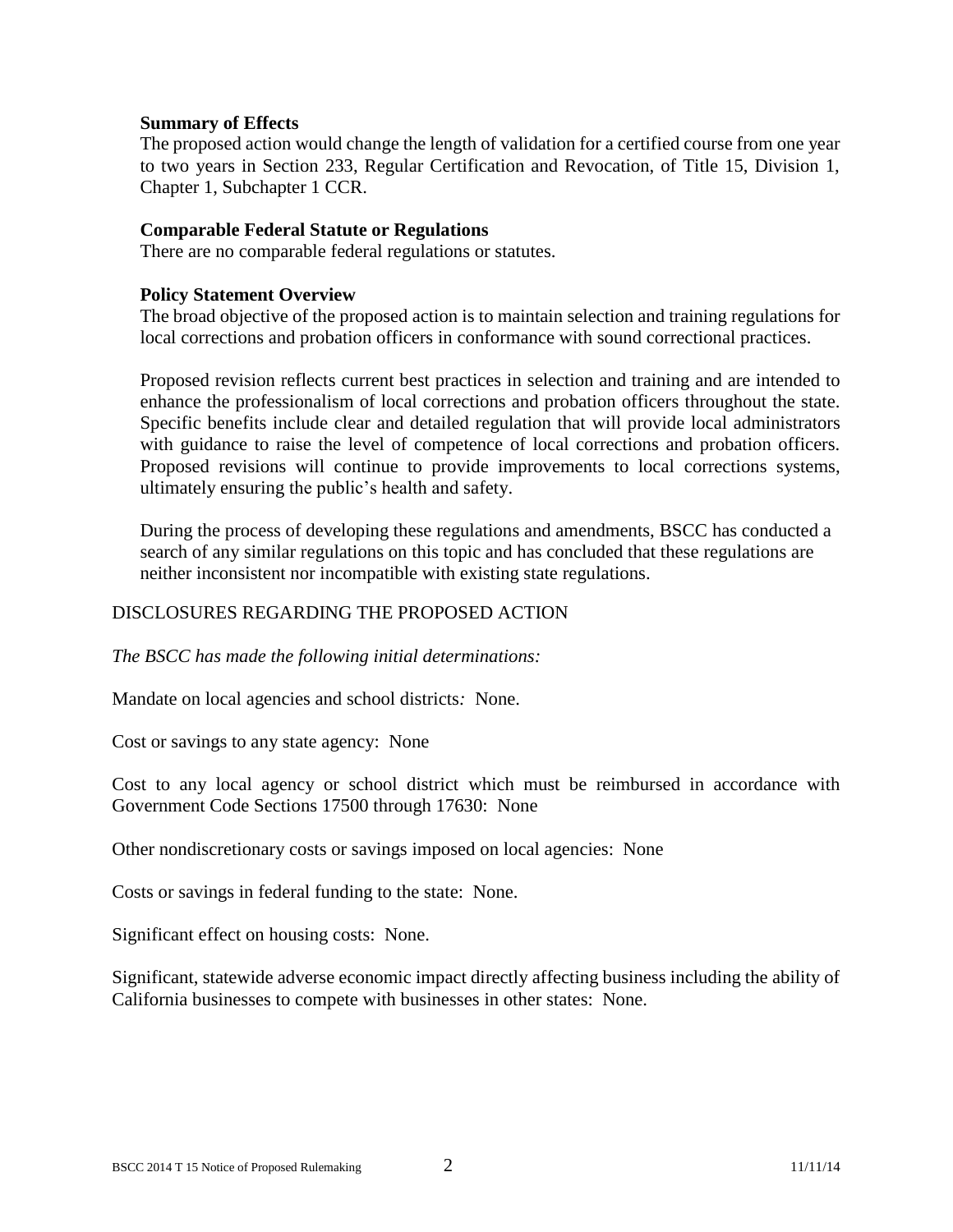## RESULTS OF THE ECONOMIC IMPACT ANALYSIS/ASSESSMENT

The BSCC concludes that it is unlikely that adoption of this regulation revision will (1) create or eliminate jobs within California, (2) create new businesses, (3) eliminate existing businesses within California, or (3) affect the expansion of businesses currently doing business within California.

Benefits of the Proposed Action: These regulations will benefit the local corrections and probation, by providing clear guidance related to the staff competencies and appropriate selection and training standards. The proposed revision reflect current best practices intended to improve operations. Ensuring adherence to standardized course development and delivery along with selection standards will continue to benefit the health, safety and welfare of California's residents.

Cost impacts on a representative private person or businesses: The BSCC is not aware of any cost impacts that a representative private person or business would necessarily incur in reasonable compliance with the proposed action.

Business report: These regulations do not require a report to be made; they do not apply to businesses.

Small Business Determination: The BSCC has determined that the proposed regulations will have no effect on small businesses. These proposed regulations affect the selection and training of local corrections and probation officers.

## CONSIDERATION OF ALTERNATIVES

In accordance with Government Code Section  $11346.5$ , subdivision  $(a)(13)$ , the BSCC has determined that no reasonable alternative considered by the agency or that has otherwise been identified and brought to its attention would be more effective in carrying out the purpose for which the action is proposed, would be as effective and less burdensome to affected private persons than the proposed action, or would be more-cost effective to affected private persons and equally effective in implementing the statutory policy or other provision of law.

The BSCC invites interested parties to present statements or arguments with respect to alternatives to the proposed regulations at the scheduled hearings or during the written comment period.

### CONTACT PERSONS

Inquiries concerning the proposed administrative action may be directed to:

Barbara Fenton, Field Representative 600 Bercut Drive Sacramento, CA 95814 (916) 445-5073 [barbara.fenton@bscc.ca.gov](mailto:barbara.fenton@bscc.ca.gov) The back-up contact person is:

\*New Location effective February 1, 2015 2590 Venture Oaks Way Sacramento, CA 95833